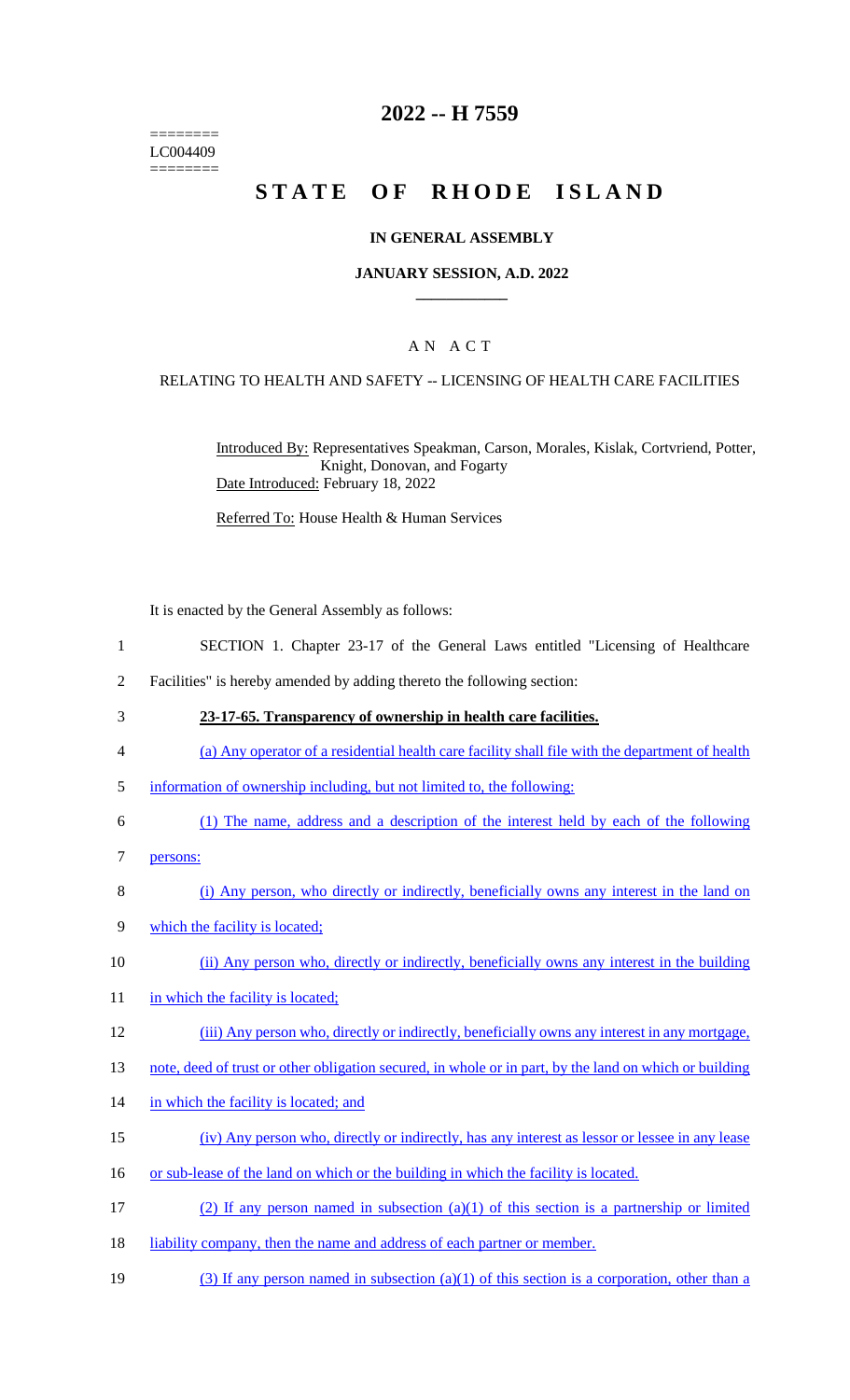- 1 corporation whose shares are traded on a national securities exchange or are regularly quoted in an
- 2 over-the-counter market or which is a commercial bank, savings bank or savings and loan
- 3 association, then the name and address of each officer, director, stockholder and, if known, each
- 4 principal stockholder and controlling person of such corporation.
- 5 (4) If any corporation named in subsection (a)(1) of this section is a corporation whose
- 6 shares are traded on a national securities exchange or are regularly quoted in an over-the-counter
- 7 market or which is a commercial bank, savings bank or savings and loan association, then the name
- 8 and address of the principal executive officers and each director and, if known, each principal
- 9 stockholder of such corporation.
- 10 (b) In order to promote greater transparency, the department of health shall publish all
- 11 information received pursuant to this section on the department's website.
- 12 SECTION 2. This act shall take effect upon passage.

======== LC004409 ========